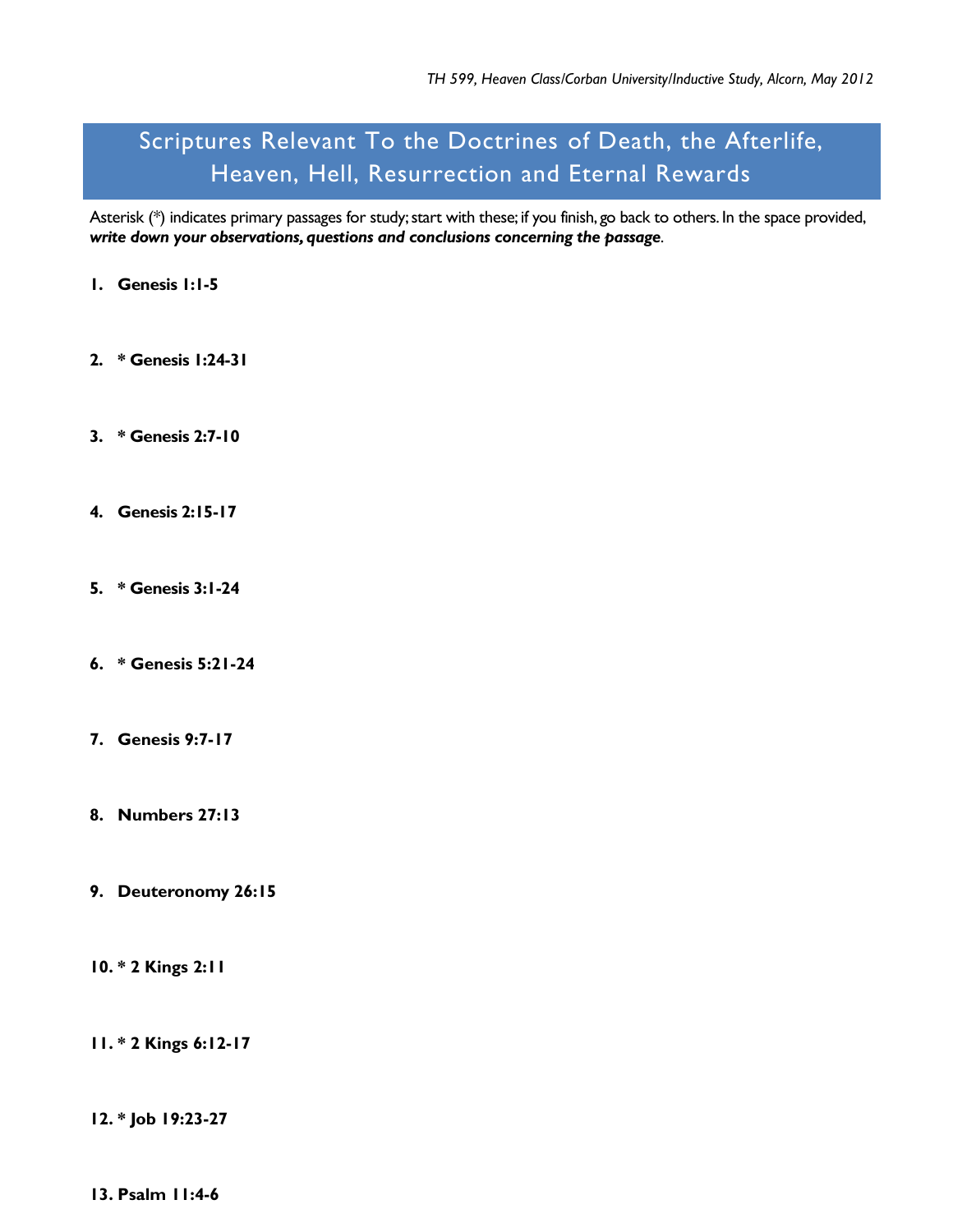**14. \* Psalm 16:5-11**

**15. \* Psalm 23:6**

**16. Psalm 27:4**

**17. \* Psalm 116:15**

**18. \* Ecclesiastes 3:11**

**19. \* Ecclesiastes 12:5-7, 13-14**

**20. \* Isaiah 9:6-7**

**21. Isaiah 14:12-14**

**22. \* Isaiah 25:6-9**

**23. Isaiah 26:17-21**

**24. Isaiah 60:15-22**

**25. \* Isaiah 65:14-25**

**26. Isaiah 66:12-24**

**27. Jeremiah 31:34**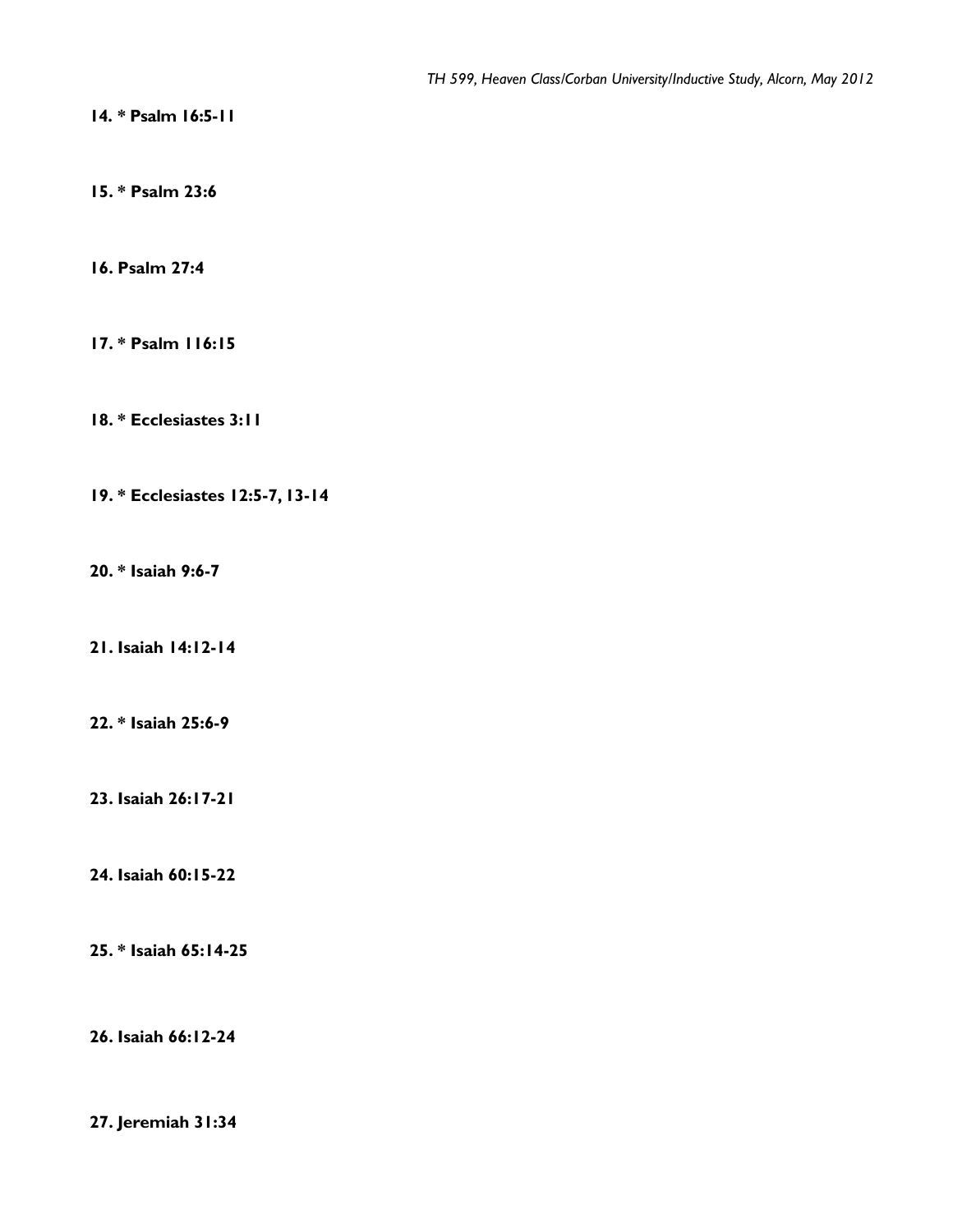**28. \* Ezekiel 47:1-12**

**29. \* Daniel 2:34-45**

**30. \* Daniel 7:1-38**

**31. \* Daniel 10:5-14, 20-21**

**32. \* Daniel 12:1-4, 13**

**33. Malachi 3:16**

**34. Matthew 6:9**

**35. \* Matthew 6:19-21**

**36. \* Matthew 8:11-12**

**37. \* Matthew 10:28**

**38. Matthew 11:20-24**

**39. \* Matthew 12:36**

**40. Matthew 13:40-42**

**41. Matthew 16:27**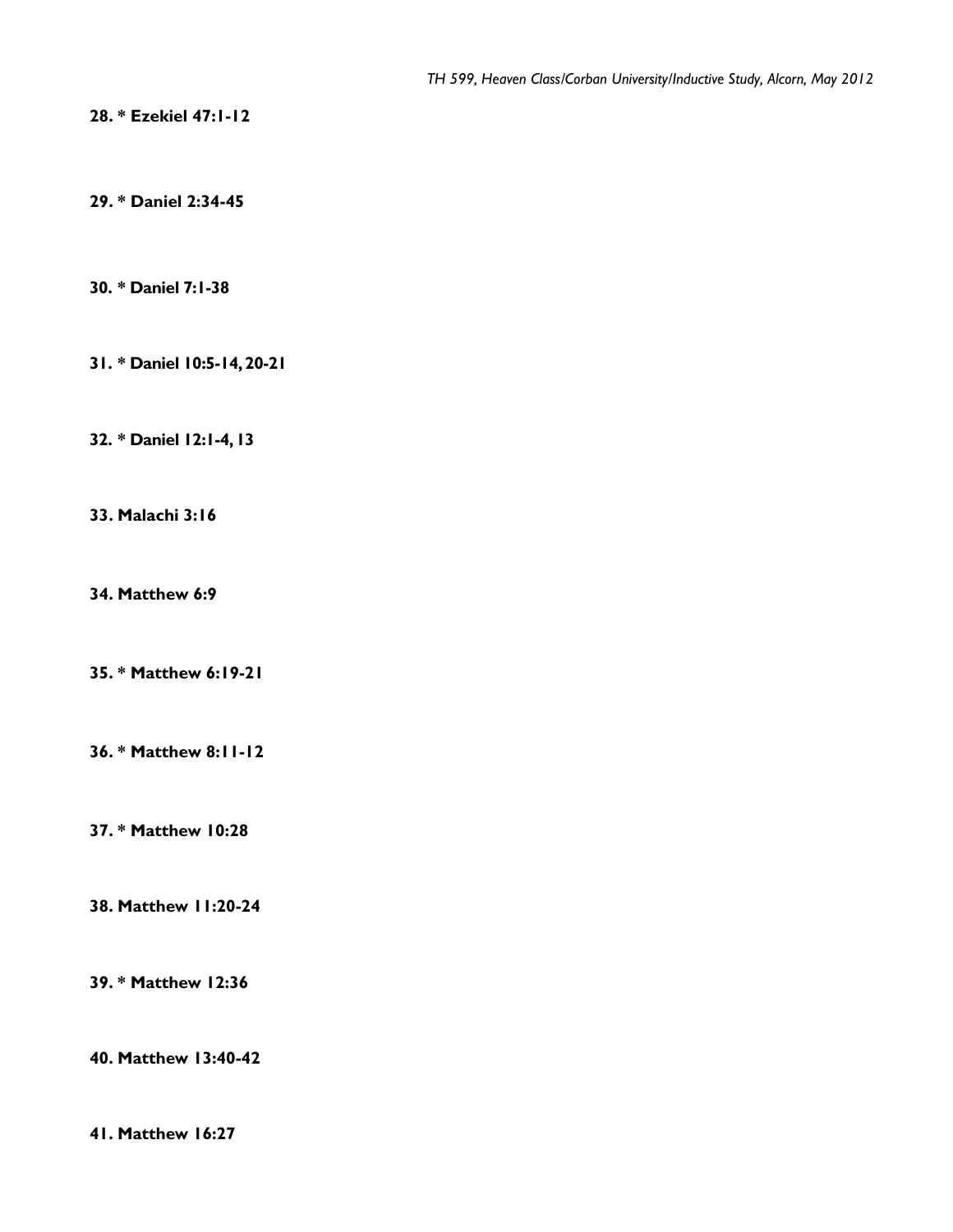**42. \* Matthew 17:1-4**

**43. Matthew 18:8**

**44. \* Matthew 18:10**

**45. Matthew 19:21**

**46. \* Matthew 19:27-30**

**47. \* Matthew 20:20-23**

**48. Matthew 22:13**

**49. Matthew 24:51**

**50. \* Matthew 25:20-23**

**51. Matthew 25:30-32**

**52. \* Matthew 25:41-46**

**53. \* Matthew 26:29**

**54. \* Matthew 27:52-53**

**55. Matthew 28:2**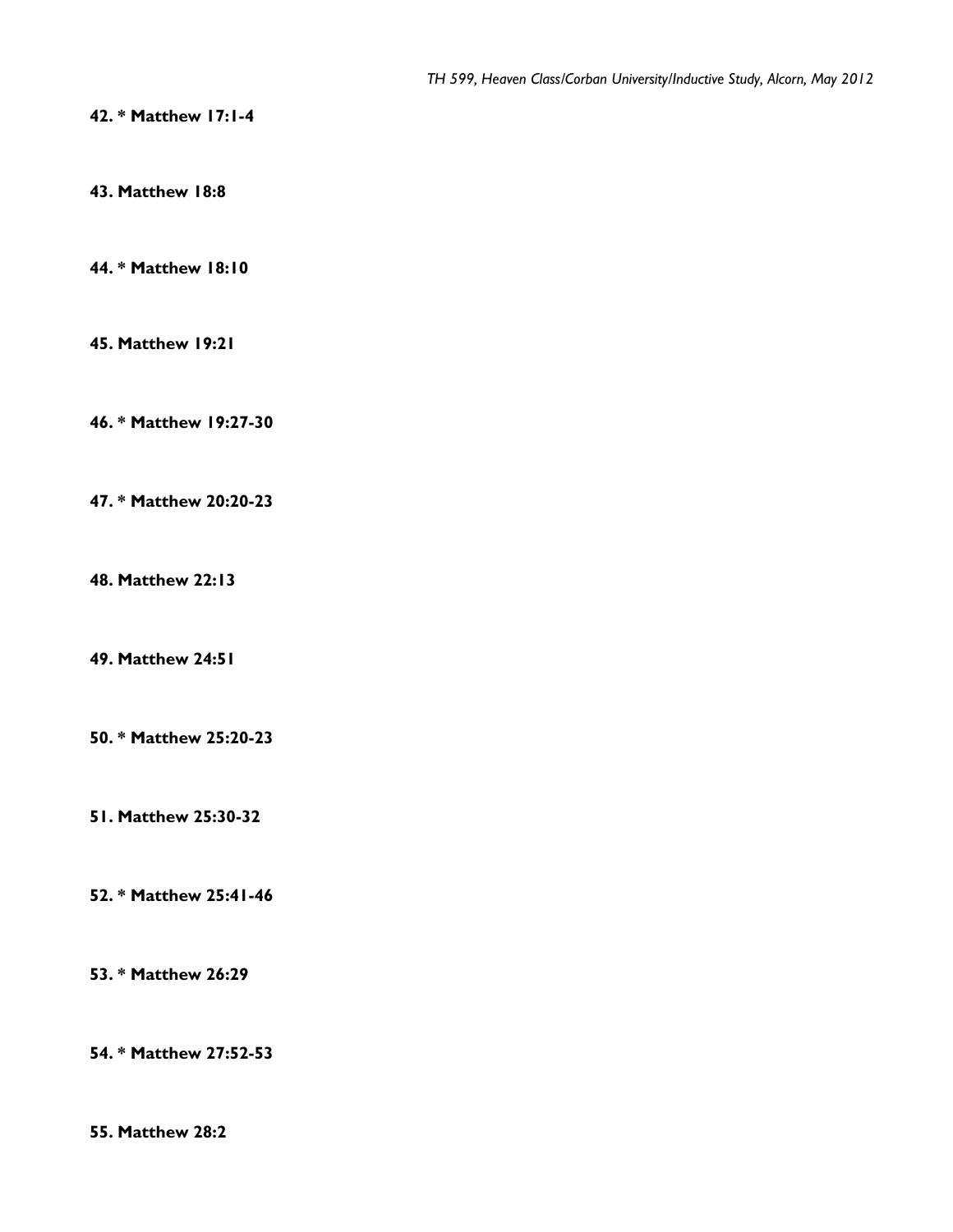**56. Mark 6:41**

**57. \* Mark 9:41**

**58. \* Mark 9:43,44**

**59. \* Mark 10:29-30**

**60. \* Mark 12:18-27**

**61. Luke 6:20-26**

**62. Luke 6:35**

**63. \* Luke 9:31-32**

**64. Luke 9:51**

**65. \* Luke 10:20**

**66. \* Luke 12:33**

**67. \* Luke 12:47-48**

**68. Luke 13:28**

**69. \* Luke 14:12-14**

**70. Luke 14:15**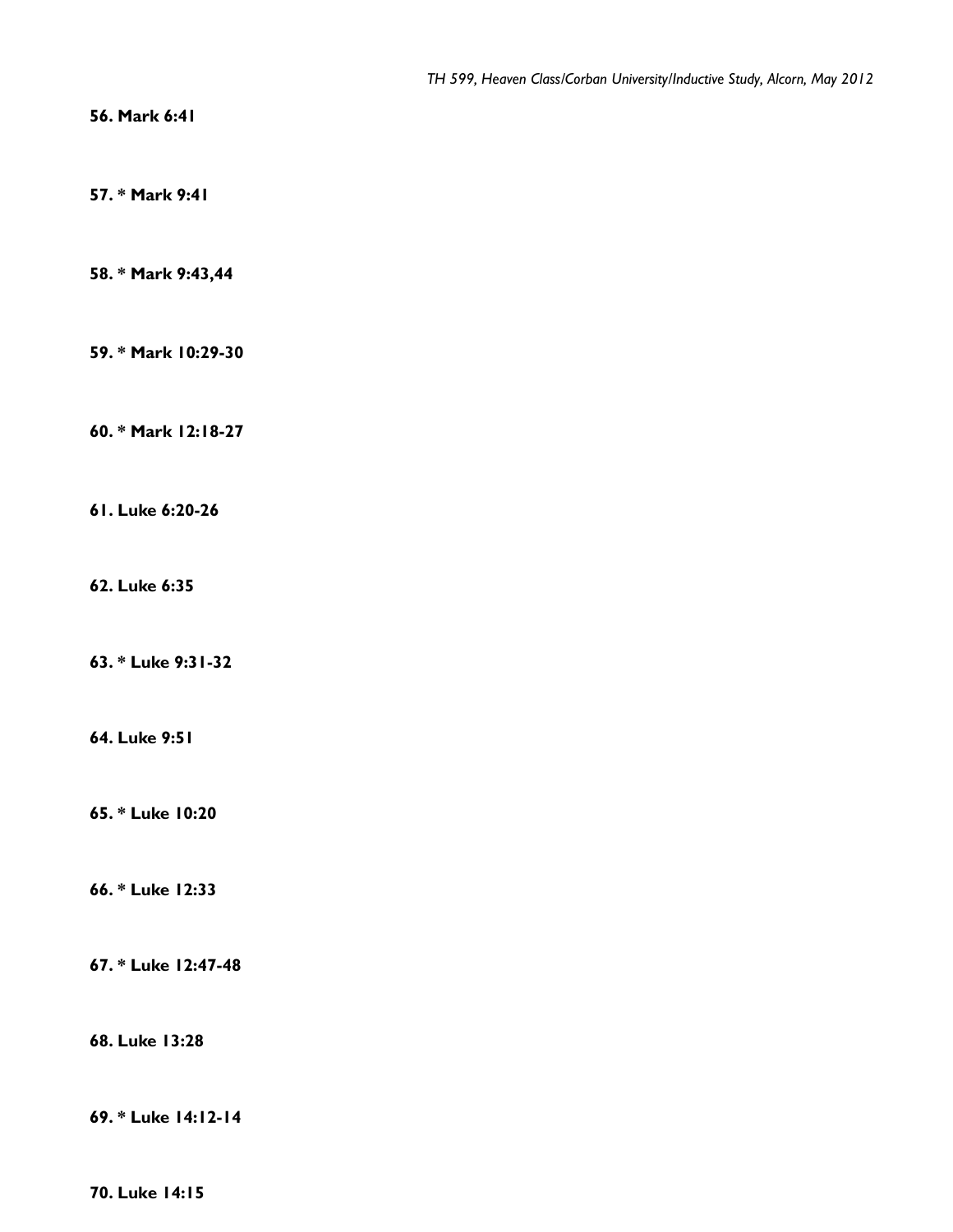**71. \* Luke 15:7,10**

**72. \* Luke 16:1-9**

**73. \* Luke 16:19-31**

**74. \* Luke 19:17-19**

**75. Luke 22:18**

**76. \* Luke 22:29-30**

**77. \* Luke 23:32-43**

**78. \* Luke 24:13-35** 

**79. \* Luke 24:36-45**

**80. \* John 5:28-29**

**81. \* John 6:33,42**

**82. John 11:11**

**83. John 11:33-46**

**84. John 13:36**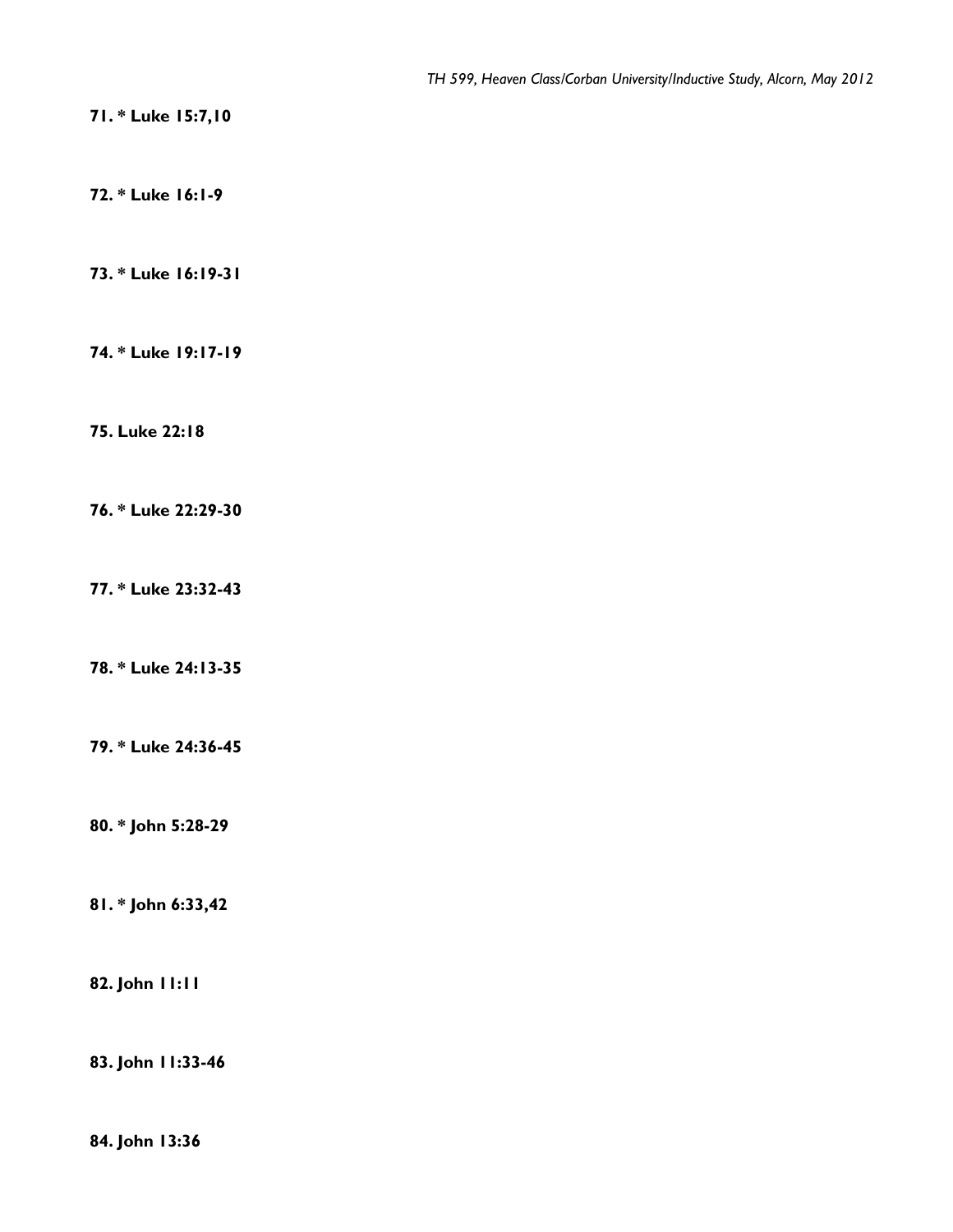**85. \* John 14:2-3**

**86. \* John 20:19**

**87. \* John 21:1-15**

**88. Acts 1:11**

**89. \* Acts 3:19-21**

**90. \* Acts 7:60**

**91. \* Acts 9:3-5**

**92. \* Acts 17:31**

**93. Romans 2:6**

**94. Romans 2:16**

**95. \* Romans 8:18-23**

**96. \* Romans 8:34**

**97. Romans 8:37-39**

**98. Romans 14:10-12**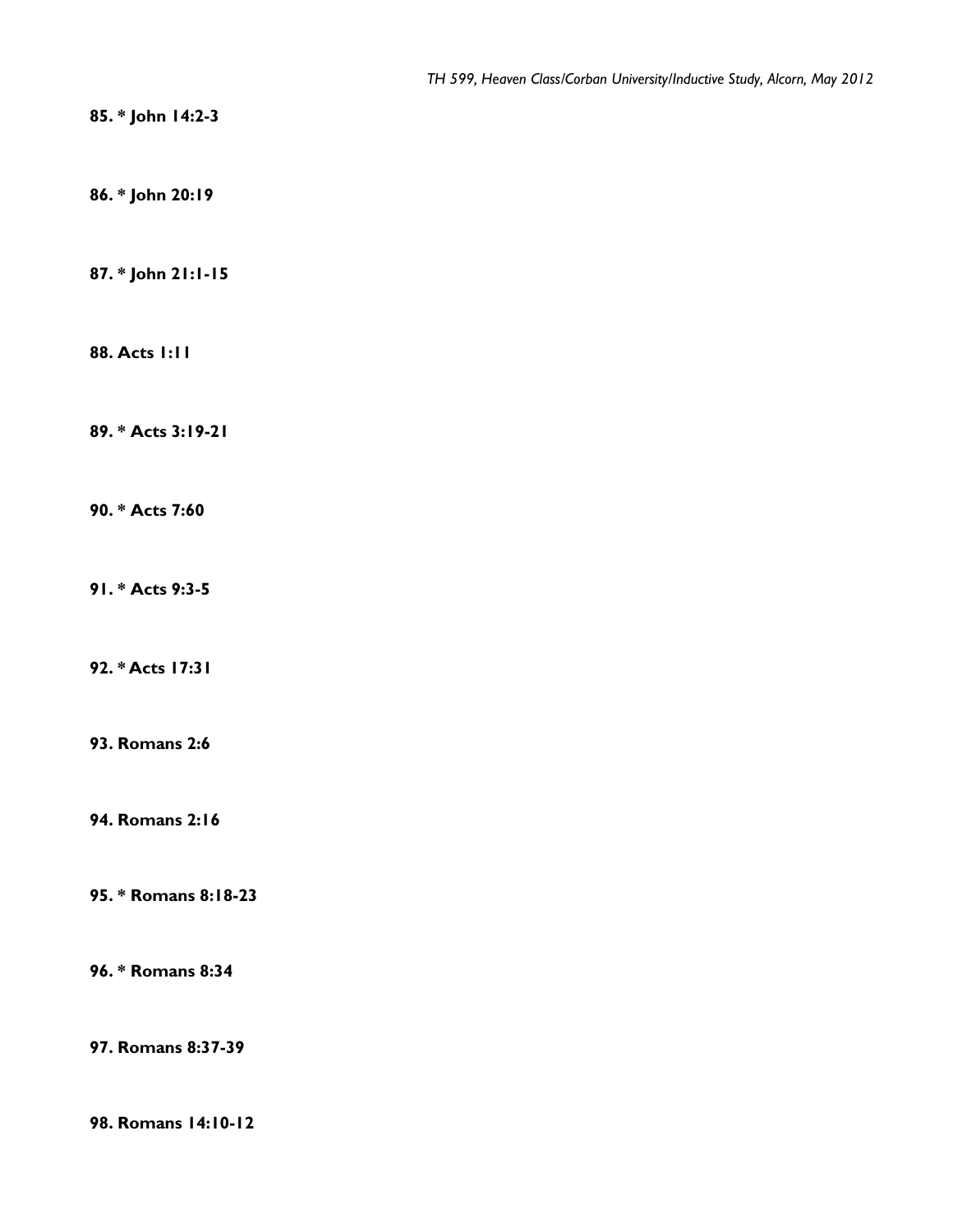**99. 1 Corinthians 2:9-10**

- **100. \* 1 Corinthians 3:12-15**
- **101. \* 1 Corinthians 4:5**
- **102. \* 1 Corinthians 6:2-3**
- **103. \* 1 Corinthians 13:12**
- **104. 1 Corinthians 15:12-28**
- **105. \* 1 Corinthians 15:29-49**
- **106. \* 1 Corinthians 15:50-58**
- **107. 2 Corinthians 4:7-18**
- **108. \* 2 Corinthians 5:1-10**
- **109. \* 2 Corinthians 12:2-6**
- **110. \* Galatians 6:9**
- **111. \* Ephesians 2:6-7**
- **112. Ephesians 4:8-10**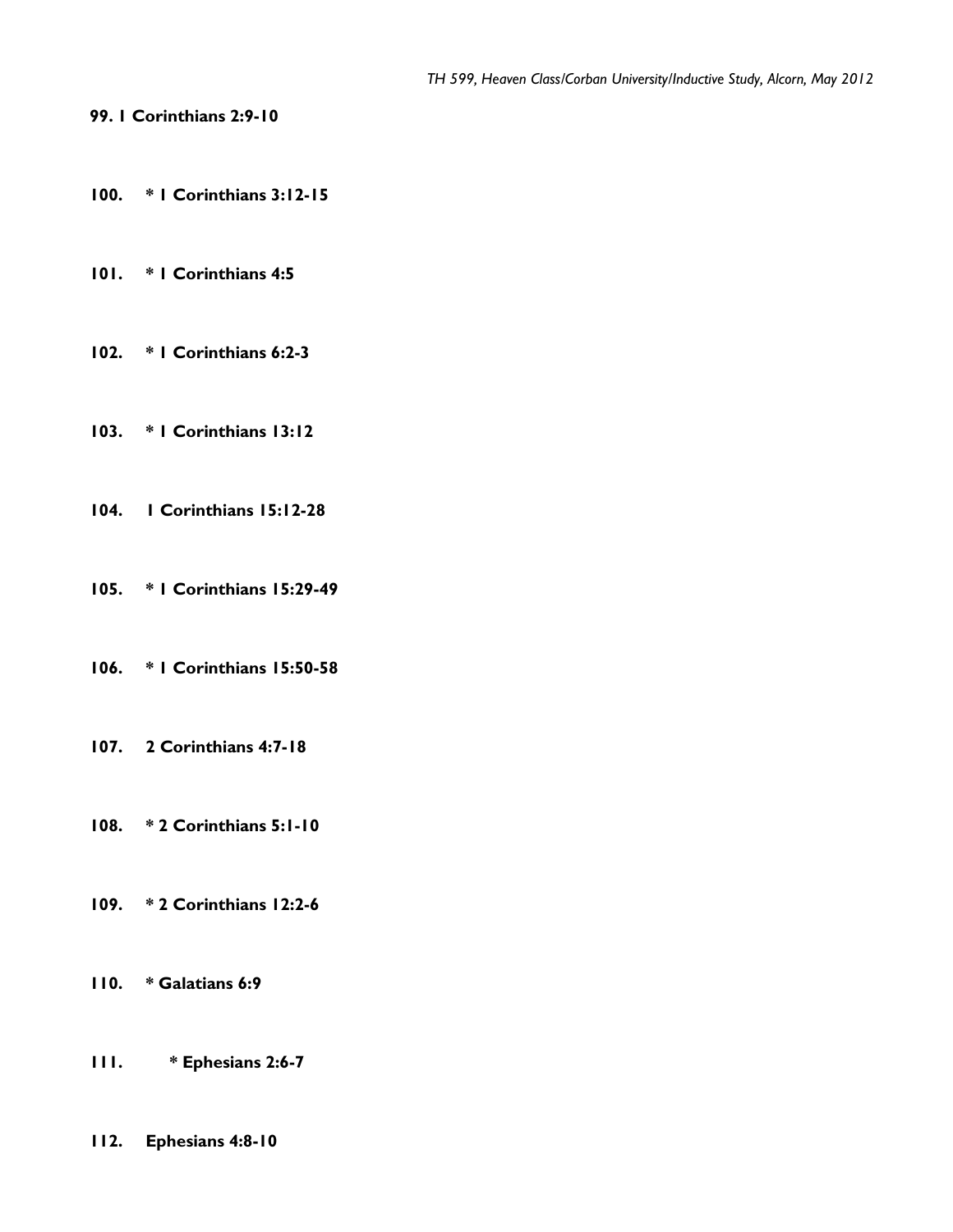- **113. Ephesians 6:8**
- **114. \* Ephesians 6:12**
- **115. \* Philippians 1:20-26**
- **116. Philippians 2:9-11**
- **117. Philippians 3:13-14**
- **118. \* Philippians 3:19-4:1**
- **119. \* Colossians 3:1-5**
- **120. Colossians 3:22-25**
- **121. \* 1 Thessalonians 4:13-18**
- **122. \* 2 Thessalonians 1:9**
- **123. 1 Timothy 6:17-19**
- **124. 2 Timothy 2:12**
- **125. 2 Timothy 4:1**
- **126. \* 2 Timothy 4:6-8**
- **127. \* Hebrews 2:14-15**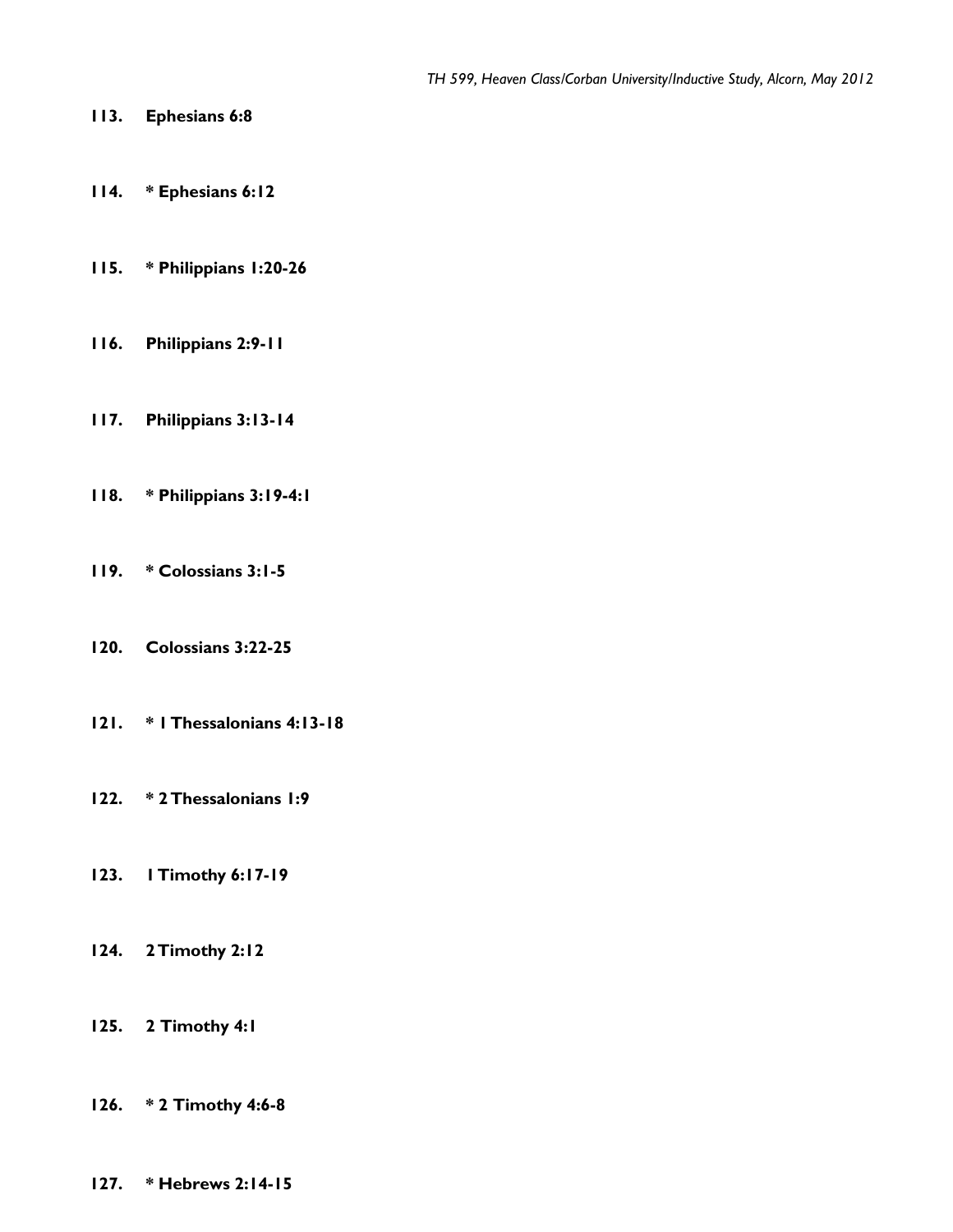- **128. Hebrews 4:13**
- **129. \* Hebrews 8:5**
- **130. \* Hebrews 9:11; 23-24**
- **131. \* Hebrews 9:27**
- **132. Hebrews 10:34-36**
- **133. \* Hebrews 11:8-10**
- **134. \* Hebrews 11:13-16**
- **135. Hebrews 12:22-23**
- **136. Hebrews 13:14**
- **137. James 1:12**
- **138. \* 1 Peter 1:4**
- **139. 1 Peter 1:12**
- **140. \* 2 Peter 3:7-14**
- **141. \* 1 John 3:2**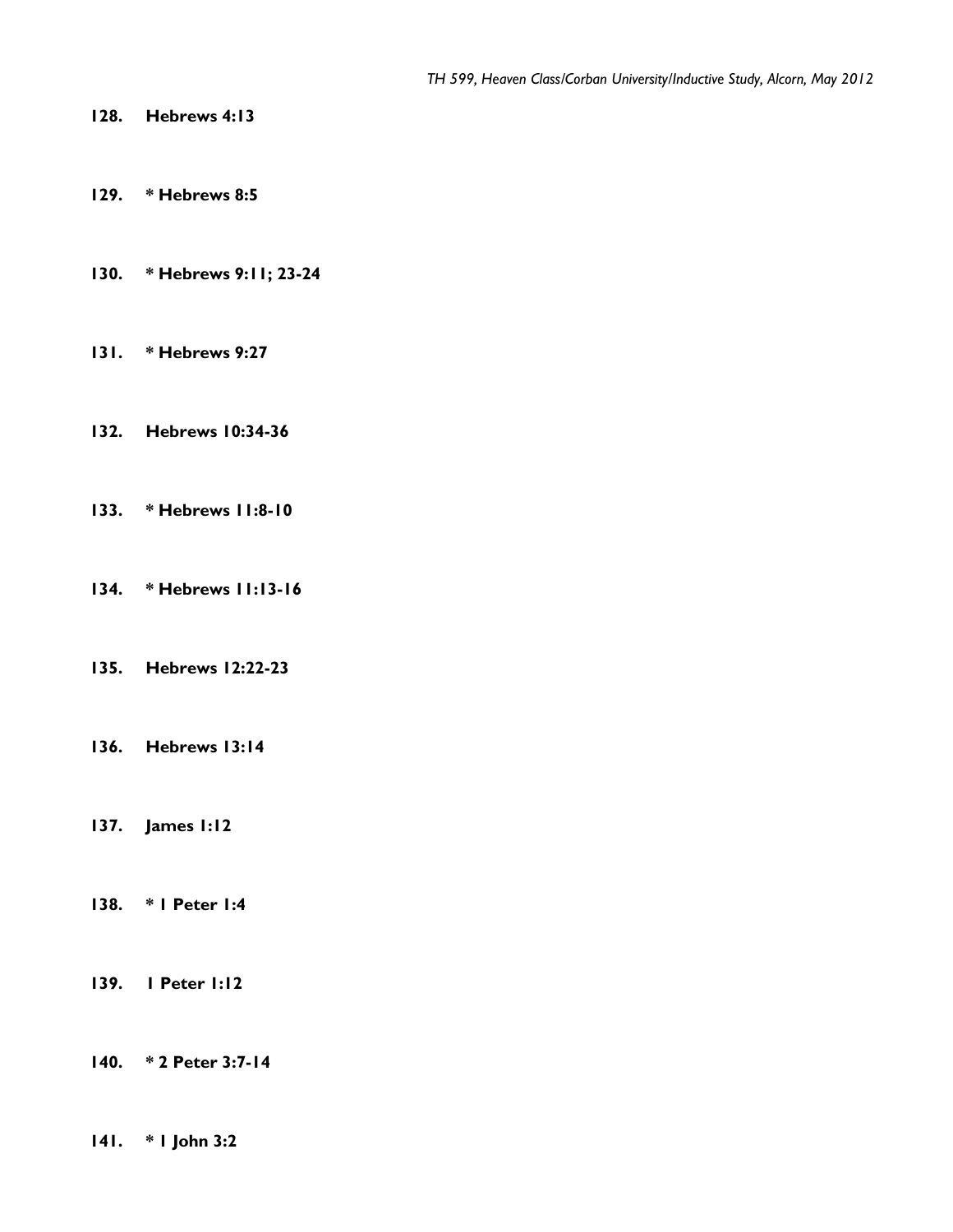- **142. 2 John 8**
- **143. Revelation 2:10**
- **144. \* Revelation 2:17**
- **145. Revelation 2:26-28**
- **146. Revelation 3:4**
- **147. \* Revelation 3:11**
- **148. Revelation 3:21**
- **149. Revelation 4:9-11**
- **150. \* Revelation 5:8-10**
- **151. Revelation 5:13-14**
- **152. Revelation 6:2-8**
- **153. \* Revelation 6:9-11**
- **154. \* Revelation 7:9-12**
- **155. \* Revelation 7:15-16**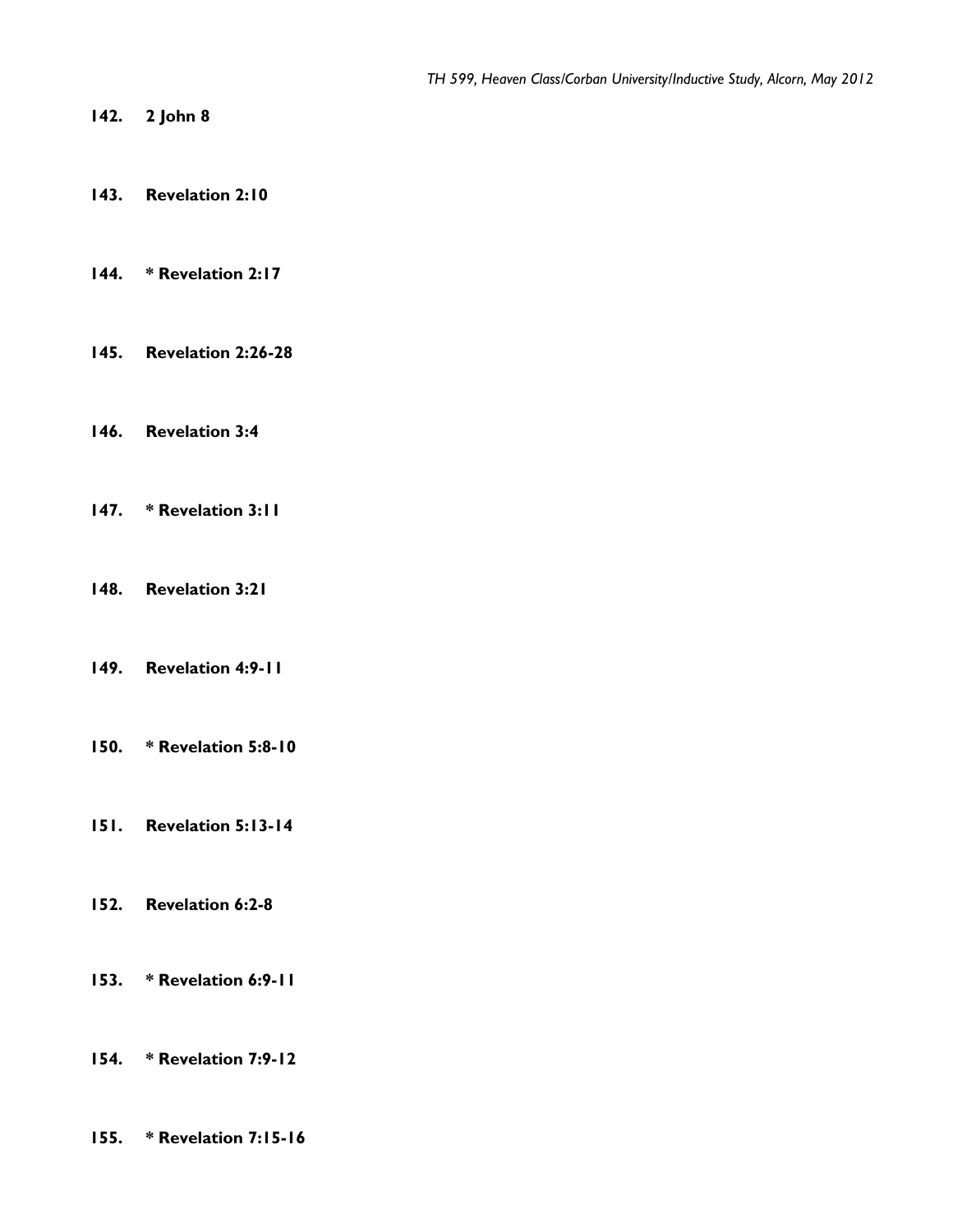- **156. Revelation 8:1**
- **157. Revelation 11:15**
- **158. Revelation 11:18**
- **159. \* Revelation 11:19**
- **160. Revelation 12:7**
- **161. \* Revelation 13:6**
- **162. Revelation 13:7-8**
- **163. Revelation 14:10-11**
- **164. \* Revelation 14:13**
- **165. Revelation 15:5-8**
- **166. \* Revelation 19:1-16**
- **167. Revelation 20:5-6**
- **168. Revelation 20:10**
- **169. \* Revelation 20:11-13**